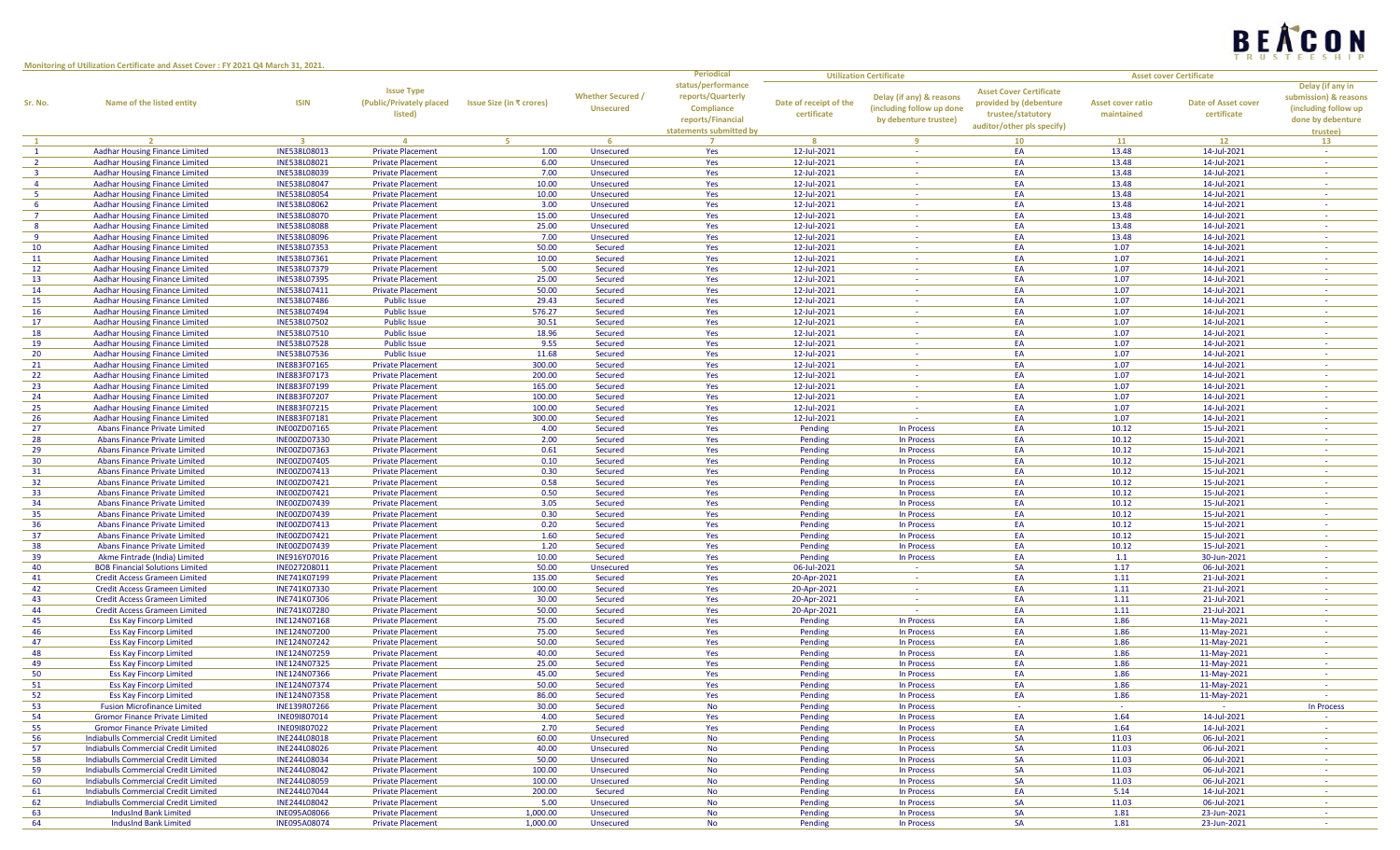| 65  | <b>JM Financial Home Loans Limited</b>           | INE01A207013        | <b>Private Placement</b> | 25.00    | Secured          | Yes       | Pending                    | In Process        | EA        | 1.64           | 31-Jul-2021    |                 |
|-----|--------------------------------------------------|---------------------|--------------------------|----------|------------------|-----------|----------------------------|-------------------|-----------|----------------|----------------|-----------------|
| 66  | JM Financial Home Loans Limited                  | INE01A207047        | <b>Private Placement</b> | 2.00     | Secured          | Yes       | Pending                    | In Process        | EA        | 1.64           | 31-Jul-2021    | $\sim$          |
| 67  | JM Financial Home Loans Limited                  | INE01A207047        | <b>Private Placement</b> | 1.10     | Secured          | Yes       | Pending                    | In Process        | EA        | 1.64           | 31-Jul-2021    |                 |
| 68  | JM Financial Home Loans Limited                  | INE01A207047        | <b>Private Placement</b> | 2.00     | Secured          | Yes       | Pending                    | In Process        | EA        | 1.64           | 31-Jul-2021    | na.             |
| 69  | JM Financial Home Loans Limited                  | INE01A207039        | <b>Private Placement</b> | 5.10     | Secured          | Yes       | Pending                    | In Process        | EA        | 1.64           | 31-Jul-2021    | $\sim$          |
| 70  | JM Financial Home Loans Limited                  | INE01A207021        | <b>Private Placement</b> | 25.00    | Secured          | Yes       | Pending                    | In Process        | EA        | 1.64           | 31-Jul-2021    | $\sim$          |
| 71  | JM Financial Home Loans Limited                  | INE01A207054        | <b>Private Placement</b> | 50.00    | Secured          | Yes       | Pending                    | In Process        | EA        | 1.64           | 31-Jul-2021    | $\sim$          |
| 72  | JM Financial Home Loans Limited                  | INE01A207062        | <b>Private Placement</b> | 10.00    | Secured          | Yes       | Pending                    | In Process        | EA        | 1.64           | 31-Jul-2021    | $\sim$          |
| 73  | JM Financial Home Loans Limited                  | INE01A207070        | <b>Private Placement</b> | 50.00    | Secured          | Yes       | Pending                    | In Process        | EA        | 1.64           | 31-Jul-2021    | $\sim$          |
| 74  | <b>JM Financial Services Limited</b>             | INE012I07025        | <b>Private Placement</b> | 5.15     | Secured          | Yes       | 05-May-2021                | $\sim$            | EA        | 3.42           | 23-Jul-2021    |                 |
| 75  | <b>JM Financial Services Limited</b>             | INE012I07033        | <b>Private Placement</b> | 51.50    | Secured          | Yes       | 05-May-2021                | <b>College</b>    | EA        | 3.42           | 23-Jul-2021    | na.             |
| 76  | Kanakadurga Finance Limited                      | INE104W07088        | <b>Private Placement</b> | 10.00    | Secured          | <b>No</b> | Pending                    | In Process        | EA        | 1.2            | 23-Aug-2021    | $\sim$          |
| 77  | <b>KRIBHCO Fertilizers Limited</b>               | INE486H07015        | <b>Private Placement</b> | 200.00   | Secured          | Yes       | 14-May-2020                | $\sim$            | EA        | 1.27           | 02-Jun-2021    |                 |
| 78  | <b>KRIBHCO Fertilizers Limited</b>               | INE486H07023        | <b>Private Placement</b> | 120.00   | Secured          | Yes       | 14-May-2020                | $\sim$            | EA        | 1.27           | 02-Jun-2021    | $\sim$          |
| 79  | <b>L&amp;T Finance Limited</b>                   | <b>INE476M07BX6</b> | <b>Private Placement</b> | 125.00   | Secured          | Yes       | Pending                    | In Process        | EA        | 1.05           | 14-Jul-2021    |                 |
| 80  | <b>L&amp;T Finance Limited</b>                   | <b>INE476M07BY4</b> | <b>Private Placement</b> | 279.00   | Secured          | Yes       | Pending                    | In Process        | EA        | 1.05           | 14-Jul-2021    | $\sim$          |
| 81  | <b>L&amp;T Finance Limited</b>                   | <b>INE476M07BX6</b> | <b>Private Placement</b> | 75.00    | Secured          | Yes       | Pending                    | In Process        | EA        | 1.05           | 14-Jul-2021    |                 |
| 82  | <b>L&amp;T Finance Limited</b>                   | <b>INE476M07BZ1</b> | <b>Private Placement</b> | 300.00   | Secured          | Yes       | Pending                    | In Process        | EA        | 1.05           | 14-Jul-2021    | $\sim$          |
| 83  | Motilal Oswal Financial Services Limited         | INE338I07057        | <b>Private Placement</b> | 195.00   | Secured          | Yes       | 31-Aug-2021                | $\sim$            | EA        | 2.51           | 31-Aug-2021    |                 |
| 84  | Motilal Oswal Financial Services Limited         | INE338107065        | <b>Private Placement</b> | 105.00   | Secured          | Yes       | 31-Aug-2021                | <b>College</b>    | EA        | 2.51           | 31-Aug-2021    | na.             |
| 85  | Motilal Oswal Finvest Limited                    | INE01WN07037        | <b>Private Placement</b> | 200.00   | Secured          | Yes       |                            |                   | EA        | 1.66           | 31-Aug-2021    | $\sim$          |
| 86  | Motilal Oswal Finvest Limited                    | INE01WN07029        | <b>Private Placement</b> | 400.00   | Secured          | Yes       |                            |                   | EA        | 1.66           | 31-Aug-2021    |                 |
| 87  | <b>Motilal Oswal Finvest Limited</b>             | INE01WN07011        | <b>Private Placement</b> | 100.00   | Secured          | Yes       |                            |                   | EA        | 1.66           | 31-Aug-2021    | $\sim$          |
| 88  | Motilal Oswal Home Finance Limited               | INE658R07299        | <b>Private Placement</b> | 14.32    | Secured          | Yes       | Pending                    | In Process        | EA        | 1.03           | 31-Aug-2021    | $\sim$          |
|     |                                                  |                     |                          |          |                  |           |                            |                   |           |                |                |                 |
| 89  | Motilal Oswal Home Finance Limited               | INE658R07307        | <b>Private Placement</b> | 28.27    | Secured          | Yes       | Pending                    | In Process        | EA        | 1.03           | 31-Aug-2021    | $\sim$          |
| 90  | Motilal Oswal Home Finance Limited               | INE658R07331        | <b>Private Placement</b> | 34.65    | Secured          | Yes       | Pending                    | In Process        | EA        | 1.03           | 31-Aug-2021    | $\sim$          |
| 91  | Motilal Oswal Home Finance Limited               | INE658R07349        | <b>Private Placement</b> | 40.45    | Secured          | Yes       | Pending                    | In Process        | EA        | 1.03           | 31-Aug-2021    | $\sim$          |
| 92  | Motilal Oswal Home Finance Limited               | INE658R07356        | <b>Private Placement</b> | 200.00   | Secured          | Yes       | Pending                    | In Process        | EA        | 1.03           | 31-Aug-2021    | $\sim$          |
| 93  | Motilal Oswal Home Finance Limited               | INE658R07364        | <b>Private Placement</b> | 100.24   | Secured          | Yes       | 31-Aug-2021                | $\sim$            | EA        | 1.03           | 31-Aug-2021    | $\sim$          |
|     |                                                  |                     |                          |          |                  |           |                            |                   |           |                |                |                 |
| 94  | Motilal Oswal Home Finance Limited               | INE658R07372        | <b>Private Placement</b> | 25.00    | Secured          | Yes       | 31-Aug-2021                | $\sim 10^{-1}$    | EA        | 1.03           | 31-Aug-2021    | $\sim$          |
| 95  | Motilal Oswal Home Finance Limited               | INE658R07380        | <b>Private Placement</b> | 50.00    | Secured          | Yes       | 31-Aug-2021                | $\sim$            | EA        | 1.03           | 31-Aug-2021    | $\sim$          |
| 96  | Motilal Oswal Home Finance Limited               | INE658R07398        | <b>Private Placement</b> | 50.00    | Secured          | Yes       | 31-Aug-2021                | <b>College</b>    | EA        | 1.03           | 31-Aug-2021    | $\sim$          |
| 97  | Motilal Oswal Home Finance Limited               | INE658R07406        | <b>Private Placement</b> | 75.00    | Secured          | Yes       | 31-Aug-2021                | $\sim$            | EA        | 1.03           | 31-Aug-2021    |                 |
| 98  | Motilal Oswal Home Finance Limited               | INE658R07414        |                          | 25.00    | Secured          | Yes       |                            | $\sim$            | EA        | 1.03           |                | $\sim$          |
|     |                                                  |                     | <b>Private Placement</b> |          |                  |           | 31-Aug-2021                |                   |           |                | 31-Aug-2021    |                 |
| 99  | Motilal Oswal Home Finance Limited               | INE658R07422        | <b>Private Placement</b> | 54.26    | Secured          | Yes       | 31-Aug-2021                | $\sim$            | EA        | 1.03           | 31-Aug-2021    |                 |
| 100 | Motilal Oswal Home Finance Limited               | INE658R08156        | <b>Private Placement</b> | 300.00   | Unsecured        | Yes       | Pending                    | In Process        | SA        | 2.25           | 31-Aug-2021    | $\sim$          |
| 101 | National Highways Authority of India             | <b>INE906B07HD4</b> | <b>Private Placement</b> | 5,000.00 | Secured          | Yes       | Pending                    | In Process        | N.A.      | $\sim 10^{-1}$ | <b>College</b> | $\sim$          |
| 102 | National Highways Authority of India             | <b>INE906B07HE2</b> | <b>Private Placement</b> | 5,000.00 | Secured          | Yes       | Pending                    | In Process        | N.A       | $\sim$         | $\sim$         |                 |
| 103 | National Highways Authority of India             | <b>INE906B07HF9</b> | <b>Private Placement</b> | 5,000.00 | Secured          | Yes       | Pending                    | In Process        | N.A.      | $\sim$         | $\sim$         | $\sim$          |
| 104 | National Highways Authority of India             | <b>INE906B07HG7</b> | <b>Private Placement</b> | 5,000.00 | Secured          | Yes       | Pending                    | In Process        | N.A.      | $\sim$         | $\sim$         |                 |
| 105 | National Highways Authority of India             | <b>INE906B07HH5</b> | <b>Private Placement</b> | 5,000.00 | Secured          | Yes       | Pending                    | In Process        | N.A.      | na.            | $\sim$         |                 |
| 106 | National Highways Authority of India             | <b>INE906B07GT2</b> | <b>Private Placement</b> | 345.05   | Secured          | Yes       | Pending                    | In Process        | N.A.      | $\sim$         | <b>Section</b> |                 |
| 107 | National Highways Authority of India             | <b>INE906B07GU0</b> | <b>Private Placement</b> | 192.15   | Secured          | Yes       | Pending                    | In Process        | N.A.      | $\sim$         | $\sim$         | $\sim$          |
| 108 | National Highways Authority of India             | <b>INE906B07GV8</b> | <b>Private Placement</b> | 146.66   | Secured          | Yes       | Pending                    | In Process        | N.A.      | $\sim$         | $\sim$         | $\sim$          |
| 109 | National Highways Authority of India             | <b>INE906B07GW6</b> | <b>Private Placement</b> | 311.21   | Secured          | Yes       | Pending                    | In Process        | N.A       | $\sim$         | $\sim$         |                 |
| 110 | National Highways Authority of India             | <b>INE906B07GX4</b> | <b>Private Placement</b> | 41.29    | Secured          | Yes       | Pending                    | In Process        | N.A.      | $\sim$         | $\sim$         | $\sim$          |
| 111 | National Highways Authority of India             | <b>INE906B07GS4</b> | <b>Private Placement</b> | 375.98   | Secured          | Yes       | Pending                    | In Process        | N.A.      | $\sim$         |                |                 |
| 112 | National Highways Authority of India             | <b>INE906B07GR6</b> | <b>Private Placement</b> | 282.11   | Secured          | Yes       | Pending                    | In Process        | N.A.      | na.            | $\sim$         |                 |
| 113 | National Highways Authority of India             | INE906B07HJ1        | <b>Private Placement</b> | 5,500.00 | Secured          | Yes       | Pending                    | In Process        | N.A.      | $\sim$         | <b>Section</b> |                 |
| 114 | National Highways Authority of India             | <b>INE906B07HL7</b> | <b>Private Placement</b> | 5,000.00 | Secured          | Yes       | Pending                    | In Process        | N.A.      | $\sim$         | $\sim$         |                 |
| 115 | National Highways Authority of India             | <b>INE906B07HK9</b> | <b>Private Placement</b> | 1,100.00 | Secured          | Yes       | Pending                    | In Process        | N.A.      | $\sim$         | <b>Section</b> |                 |
| 116 | National Highways Authority of India             | <b>INE906B07HI3</b> | <b>Private Placement</b> | 3,000.00 | Secured          | Yes       | Pending                    | In Process        | N.A.      | $\sim$         | $\sim$         |                 |
| 117 | National Highways Authority of India             | <b>INE906B07HM5</b> | <b>Private Placement</b> | 6,500.00 | Secured          | Yes       | Pending                    | In Process        | N.A.      | $\sim$         | <b>Section</b> | $\sim$          |
| 118 | National Highways Authority of India             | <b>INE906B07HN3</b> | <b>Private Placement</b> | 4,791.00 | Secured          | Yes       | Pending                    | <b>In Process</b> | N.A.      |                |                |                 |
| 119 | National Highways Authority of India             | <b>INE906B07HO1</b> | <b>Private Placement</b> | 3,119.00 | Secured          | Yes       | Pending                    | In Process        | N.A       | $\sim$         |                | $\sim$          |
| 120 | Nile Developers Private Limited                  | INE0G8Z07019        | <b>Private Placement</b> | 47.00    | Secured          | Yes       | 01-Jan-2021                |                   | EA        | 1.15           | 30-Jun-2021    |                 |
| 121 | <b>NMDC Limited</b>                              | INE584A08010        | <b>Private Placement</b> | 523.80   | <b>Unsecured</b> | Yes       | 24-Jun-2021                | <b>Section</b>    | SA        | 46.24          | 24-Jun-2021    | $\sim$          |
| 122 | Saija Finance Private Limited                    | INE637007134        | <b>Private Placement</b> | 10.00    | Secured          | Yes       | Pending                    | In Process        | EA        | 1.08           | 15-Jul-2021    | $\sim$          |
| 123 | Samasta Microfinance Limited                     | INE413U08028        | <b>Private Placement</b> | 11.00    | Unsecured        | Yes       | <b>N.A.</b>                | $\sim$            | <b>SA</b> | 2.62           | 15-Jul-2021    | $\sim$          |
| 124 | Samasta Microfinance Limited                     | INE413U08036        | <b>Private Placement</b> | 21.85    | Unsecured        | Yes       | N.A.                       | <b>College</b>    | <b>SA</b> | 2.62           | 15-Jul-2021    | $\sim$ $-$      |
| 125 | Samasta Microfinance Limited                     | INE413U08036        | <b>Private Placement</b> | 53.15    | <b>Unsecured</b> | Yes       | N.A.                       | $\sim$            | <b>SA</b> | 2.62           | 15-Jul-2021    | $\sim$          |
| 126 | Samasta Microfinance Limited                     | INE413U08036        | <b>Private Placement</b> | 14.00    | <b>Unsecured</b> | Yes       | N.A.                       | <b>College</b>    | <b>SA</b> | 2.62           | 15-Jul-2021    | $\sim$          |
| 127 | Sankhya Financial Services Private Limited       | INE471X07014        | <b>Private Placement</b> | 25.00    |                  |           |                            | $\sim$            | EA        | 3.65           |                |                 |
|     |                                                  |                     |                          | 15.00    | Secured          | Yes       | 27-Aug-2021<br>27-Aug-2021 | $\sim 10^{-1}$    | EA        | 3.65           | 12-Jul-2021    | $\sim$          |
| 128 | Sankhya Financial Services Private Limited       | INE471X07022        | <b>Private Placement</b> |          | Secured          | Yes       |                            |                   |           |                | 12-Jul-2021    |                 |
| 129 | Sankhya Financial Services Private Limited       | INE471X07030        | <b>Private Placement</b> | 25.00    | Secured          | Yes       | 27-Aug-2021                | $\sim$            | EA        | 3.65           | 12-Jul-2021    | $\sim$          |
| 130 | Sankhya Financial Services Private Limited       | INE471X07048        | <b>Private Placement</b> | 25.00    | <b>Secured</b>   | Yes       | 27-Aug-2021                | $\sim 10^{-1}$    | EA        | 3.65           | 12-Jul-2021    | $\sim$          |
| 131 | Standard Chartered Investments and Loans (India) | INE403G07061        | <b>Private Placement</b> | 150.00   | Secured          | Yes       | Pending                    | In Process        | EA        | 2.01           | 27-Aug-2021    |                 |
|     | Limited                                          |                     |                          |          |                  |           |                            |                   |           |                |                |                 |
| 132 | Standard Chartered Investments and Loans (India) | INE403G07079        | <b>Private Placement</b> | 195.00   | Secured          | Yes       | Pending                    | In Process        | EA        | 2.01           | 27-Aug-2021    |                 |
|     | Limited                                          |                     |                          |          |                  |           |                            |                   |           |                |                |                 |
| 133 | Sundaram Clayton Limited                         | INE105A08014        | <b>Private Placement</b> | 100.00   | <b>Unsecured</b> | Yes       | Pending                    | In Process        | <b>SA</b> | 1.74           | 30-Jun-2021    | $\sim$          |
| 134 | <b>Suryoday Small Finance Bank</b>               | INE428Q08073        | <b>Private Placement</b> | 100.00   | <b>Unsecured</b> | Yes       | 21-Sep-2020                |                   |           | - 1            |                | In Process      |
| 135 | The Federal Bank Limited                         | INE171A08024        | <b>Private Placement</b> | 500.00   | <b>Unsecured</b> | Yes       | Pending                    | In Process        | SA        | 9.56           | 28-May-2021    | <b>Contract</b> |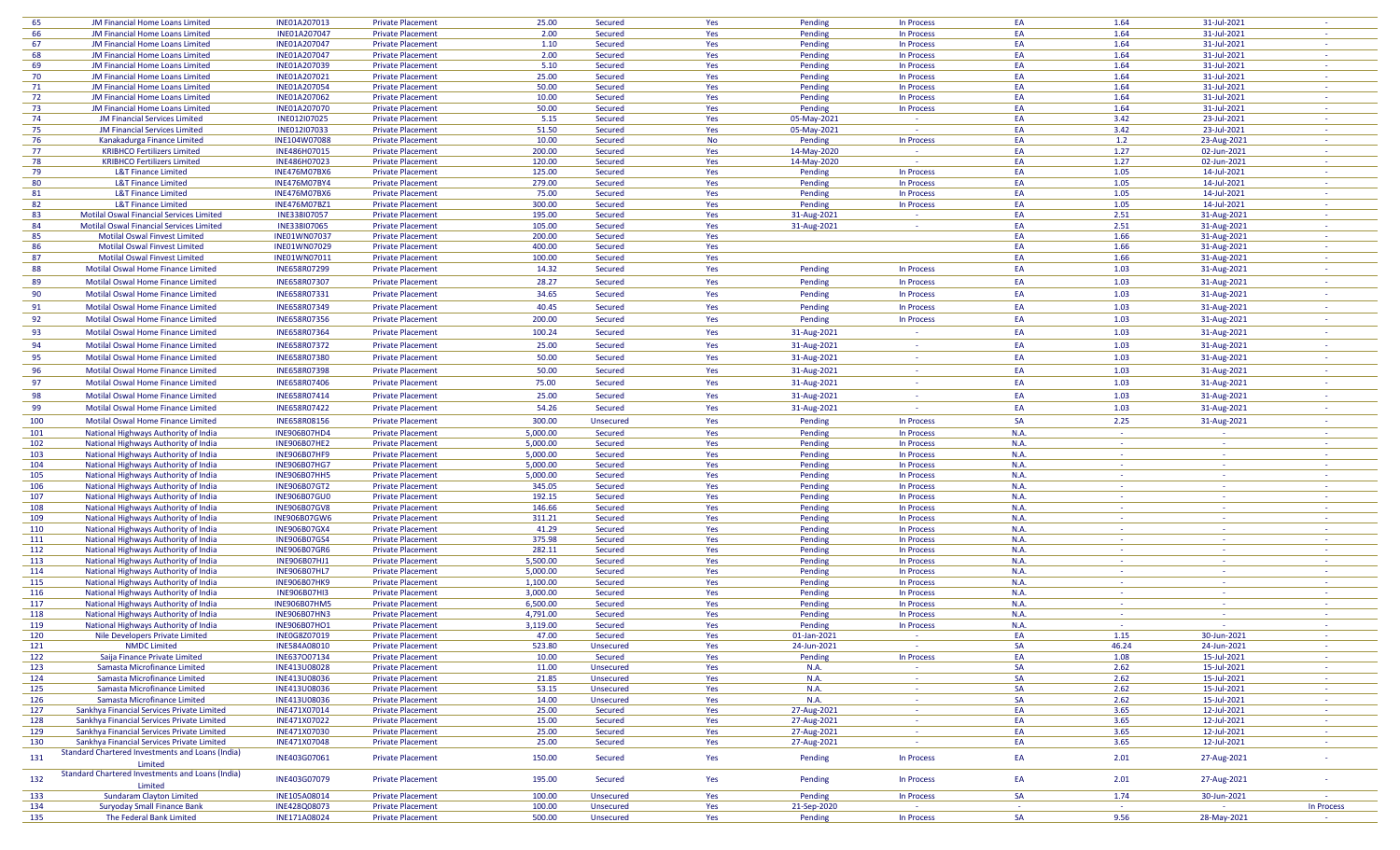| 136 | <b>TVS Credit Services Limited</b>       | INE729N07024        | <b>Private Placement</b> | 100.00   | Secured          | Yes | Pending     | In Process      | EA              | 1.21            | 28-Jun-2021     |                 |
|-----|------------------------------------------|---------------------|--------------------------|----------|------------------|-----|-------------|-----------------|-----------------|-----------------|-----------------|-----------------|
| 137 | <b>TVS Credit Services Limited</b>       | INE729N08030        | <b>Private Placement</b> | 150.00   | <b>Unsecured</b> | Yes | Pending     | In Process      | <b>SA</b>       | 1.27            | 09-Jun-2021     |                 |
|     |                                          |                     |                          |          |                  |     |             |                 |                 |                 |                 |                 |
| 138 | <b>TVS Credit Services Limited</b>       | INE729N08048        | <b>Private Placement</b> | 150.00   | <b>Unsecured</b> | Yes | Pending     | In Process      | <b>SA</b>       | 1.27            | 09-Jun-2021     | $\sim$          |
| 139 | U P Power Corporation Limited            | INE540P07202        | <b>Private Placement</b> | 529.20   | Secured          | Yes | Pending     | In Process      | EA              | 1.55            | 15-Jul-2021     |                 |
| 140 | <b>U P Power Corporation Limited</b>     | INE540P07210        | <b>Private Placement</b> | 529.20   | Secured          | Yes | Pending     | In Process      | EA              | 1.55            | 15-Jul-2021     | $\sim$          |
| 141 | <b>U P Power Corporation Limited</b>     | INE540P07228        | <b>Private Placement</b> | 529.20   | Secured          | Yes | Pending     | In Process      | EA              | 1.55            | 15-Jul-2021     | $\sim$          |
| 142 | <b>U P Power Corporation Limited</b>     | INE540P07236        | <b>Private Placement</b> | 529.20   | Secured          | Yes | Pending     | In Process      | EA              | 1.55            | 15-Jul-2021     | <b>Section</b>  |
| 143 | <b>U P Power Corporation Limited</b>     | INE540P07244        | <b>Private Placement</b> | 529.20   |                  | Yes | Pending     | In Process      | EA              | 1.55            | 15-Jul-2021     | $\sim$          |
|     |                                          |                     |                          |          | Secured          |     |             |                 |                 |                 |                 |                 |
| 144 | <b>U P Power Corporation Limited</b>     | INE540P07251        | <b>Private Placement</b> | 529.20   | Secured          | Yes | Pending     | In Process      | EA              | 1.55            | 15-Jul-2021     |                 |
| 145 | <b>U P Power Corporation Limited</b>     | INE540P07269        | <b>Private Placement</b> | 529.20   | Secured          | Yes | Pending     | In Process      | EA              | 1.55            | 15-Jul-2021     | $\sim$ $-$      |
| 146 | <b>U P Power Corporation Limited</b>     | INE540P07293        | <b>Private Placement</b> | 646.00   | Secured          | Yes | Pending     | In Process      | EA              | 1.55            | 15-Jul-2021     |                 |
| 147 | <b>UP Power Corporation Limited</b>      | INE540P07301        | <b>Private Placement</b> | 646.00   | Secured          | Yes | Pending     | In Process      | EA              | 1.55            | 15-Jul-2021     | $\sim$          |
| 148 | <b>U P Power Corporation Limited</b>     | INE540P07319        | <b>Private Placement</b> | 646.00   | Secured          | Yes | Pending     | In Process      | EA              | 1.55            | 15-Jul-2021     |                 |
|     |                                          |                     |                          |          |                  |     |             |                 |                 |                 |                 | na.             |
| 149 | <b>U P Power Corporation Limited</b>     | INE540P07327        | <b>Private Placement</b> | 646.00   | Secured          | Yes | Pending     | In Process      | EA              | 1.55            | 15-Jul-2021     |                 |
| 150 | <b>U P Power Corporation Limited</b>     | INE540P07335        | <b>Private Placement</b> | 646.00   | Secured          | Yes | Pending     | In Process      | EA              | 1.55            | 15-Jul-2021     | $\sim$          |
| 151 | <b>U P Power Corporation Limited</b>     | INE540P07343        | <b>Private Placement</b> | 646.00   | Secured          | Yes | Pending     | In Process      | EA              | 1.55            | 15-Jul-2021     | $\sim$          |
| 152 | <b>U P Power Corporation Limited</b>     | INE540P07350        | <b>Private Placement</b> | 646.00   | Secured          | Yes | Pending     | In Process      | EA              | 1.55            | 15-Jul-2021     | $\sim$          |
| 153 | <b>G R Infraprojects Limited</b>         | INE201P07151        | <b>Private Placement</b> | 50.00    | Secured          | Yes | Pending     | In Process      | $\sim$          | $\sim$          |                 | In Process      |
| 154 | <b>G R Infraprojects Limited</b>         | INE201P07169        | <b>Private Placement</b> | 50.00    | Secured          | Yes | Pending     | In Process      | $\sim$          | $\sim$ $-$      | $\sim$          | In Process      |
|     |                                          |                     |                          |          |                  |     |             |                 |                 |                 |                 |                 |
| 155 | <b>G R Infraprojects Limited</b>         | INE201P07185        | <b>Private Placement</b> | 70.00    | Secured          | Yes | Pending     | In Process      |                 | $\sim$          |                 | In Process      |
| 156 | <b>G R Infraprojects Limited</b>         | INE201P07193        | <b>Private Placement</b> | 10.00    | Secured          | Yes | Pending     | In Process      | <b>Section</b>  | $\sim$          | $\sim$          | In Process      |
| 157 | <b>G R Infraprojects Limited</b>         | INE201P07177        | <b>Private Placement</b> | 5.00     | Secured          | Yes | Pending     | In Process      | $\sim$          | $\sim$          | <b>Contract</b> | In Process      |
| 158 | <b>G R Infraprojects Limited</b>         | INE201P08043        | <b>Private Placement</b> | 17.00    | Unsecured        | Yes | Pending     | In Process      | <b>Section</b>  | $\sim$          | $\sim$          | In Process      |
| 159 | <b>G R Infraprojects Limited</b>         | INE201P08050        | <b>Private Placement</b> | 17.00    | <b>Unsecured</b> | Yes | Pending     | In Process      | $\sim$          | $\sim$          | <b>Section</b>  | In Process      |
| 160 | <b>G R Infraprojects Limited</b>         | INE201P08068        | <b>Private Placement</b> | 17.00    | Unsecured        | Yes | Pending     | In Process      | $\sim$          | $\sim$          | $\sim$          | In Process      |
|     |                                          |                     |                          |          |                  |     |             |                 |                 |                 |                 |                 |
| 161 | <b>G R Infraprojects Limited</b>         | INE201P08076        | <b>Private Placement</b> | 16.00    | Unsecured        | Yes | Pending     | In Process      | $\sim$          | $\sim$          | $\sim$          | In Process      |
| 162 | <b>G R Infraprojects Limited</b>         | INE201P08084        | <b>Private Placement</b> | 16.00    | Unsecured        | Yes | Pending     | In Process      |                 | $\sim$          | $\sim$          | In Process      |
| 163 | <b>G R Infraprojects Limited</b>         | INE201P08092        | <b>Private Placement</b> | 14.00    | Unsecured        | Yes | Pending     | In Process      | <b>Contract</b> | <b>Contract</b> | <b>Contract</b> | In Process      |
| 164 | <b>G R Infraprojects Limited</b>         | INE201P08100        | <b>Private Placement</b> | 14.00    | Unsecured        | Yes | Pending     | In Process      | $\sim$          | $\sim$          | $\sim$          | In Process      |
| 165 | <b>G R Infraprojects Limited</b>         | INE201P08118        | <b>Private Placement</b> | 14.00    | Unsecured        | Yes | Pending     | In Process      | $\sim$          | na.             | $\sim$          | In Process      |
| 166 | <b>G R Infraprojects Limited</b>         | INE201P08126        | <b>Private Placement</b> | 14.00    | Unsecured        | Yes | Pending     | In Process      | $\sim$          | $\sim$ $-$      | $\sim$          | In Process      |
|     |                                          |                     |                          |          |                  |     |             |                 |                 |                 |                 |                 |
| 167 | <b>G R Infraprojects Limited</b>         | INE201P08134        | <b>Private Placement</b> | 60.00    | Unsecured        | Yes | Pending     | In Process      | $\sim$          | - 11            | <b>Section</b>  | In Process      |
| 168 | <b>Power Finance Corporation Limited</b> | INE134E08JQ3        | <b>Private Placement</b> | 3,000.00 | Unsecured        | Yes | 29-May-2021 | $\sim$          | <b>SA</b>       | 1.15            | 13-Jul-2021     | <b>Contract</b> |
| 169 | <b>Power Finance Corporation Limited</b> | INE134E08JR1        | <b>Private Placement</b> | 1,007.40 | Unsecured        | Yes | 29-May-2021 | $\sim$          | <b>SA</b>       | 1.15            | 13-Jul-2021     | n a             |
| 170 | <b>Power Finance Corporation Limited</b> | <b>INE134E08JS9</b> | <b>Private Placement</b> | 528.40   | Unsecured        | Yes | 29-May-2021 | 187             | <b>SA</b>       | 1.15            | 13-Jul-2021     | $\sim$ $-$      |
| 171 | <b>Power Finance Corporation Limited</b> | <b>INE134E08JT7</b> | <b>Private Placement</b> | 2,654.00 | Unsecured        | Yes | 29-May-2021 | $\sim$          | <b>SA</b>       | 1.15            | 13-Jul-2021     | $\sim$          |
| 172 | <b>Power Finance Corporation Limited</b> | <b>INE134E08JU5</b> | <b>Private Placement</b> | 2,155.00 | Unsecured        | Yes | 29-May-2021 | $\sim$          | <b>SA</b>       | 1.15            | 13-Jul-2021     | $\sim$          |
|     |                                          |                     |                          |          |                  |     |             |                 |                 |                 |                 |                 |
| 173 | <b>Power Finance Corporation Limited</b> | INE134E08JW1        | <b>Private Placement</b> | 3,751.20 | <b>Unsecured</b> | Yes | 29-May-2021 | $\sim$          | <b>SA</b>       | 1.15            | 13-Jul-2021     |                 |
| 174 | <b>Power Finance Corporation Limited</b> | <b>INE134E08JY7</b> | <b>Private Placement</b> | 2,000.00 | Unsecured        | Yes | 29-May-2021 | $\sim$ $-$      | <b>SA</b>       | 1.15            | 13-Jul-2021     | na.             |
| 175 | <b>Power Finance Corporation Limited</b> | <b>INE134E08JX9</b> | <b>Private Placement</b> | 2,411.50 | Unsecured        | Yes | 29-May-2021 | $\sim$ $\sim$   | <b>SA</b>       | 1.15            | 13-Jul-2021     | $\sim$          |
| 176 | <b>Power Finance Corporation Limited</b> | <b>INE134E08JZ4</b> | <b>Private Placement</b> | 1,000.00 | Unsecured        | Yes | 29-May-2021 | $\sim$          | <b>SA</b>       | 1.15            | 13-Jul-2021     |                 |
| 177 | <b>Power Finance Corporation Limited</b> | <b>INE134E08KJ6</b> | <b>Private Placement</b> | 1,400.00 | Unsecured        | Yes | 29-May-2021 | 187             | <b>SA</b>       | 1.15            | 13-Jul-2021     | $\sim$          |
| 178 | <b>Power Finance Corporation Limited</b> | <b>INE134E08KK4</b> | <b>Private Placement</b> | 1,100.00 | Unsecured        | Yes | 29-May-2021 | $\sim$          | <b>SA</b>       | 1.15            | 13-Jul-2021     | <b>Section</b>  |
|     |                                          |                     |                          |          |                  |     |             |                 |                 |                 |                 |                 |
| 179 | <b>Power Finance Corporation Limited</b> | <b>INE134E08KL2</b> | <b>Private Placement</b> | 4,000.00 | Unsecured        | Yes | 29-May-2021 | $\sim$          | <b>SA</b>       | 1.15            | 13-Jul-2021     |                 |
| 180 | <b>Power Finance Corporation Limited</b> | INE134E08KM0        | <b>Private Placement</b> | 5,000.00 | Unsecured        | Yes | 29-May-2021 | $\sim$          | <b>SA</b>       | 1.15            | 13-Jul-2021     |                 |
| 181 | <b>Power Finance Corporation Limited</b> | INE134E08KA5        | <b>Private Placement</b> | 2,578.90 | Unsecured        | Yes | 29-May-2021 | $\sim$ $-$      | <b>SA</b>       | 1.15            | 13-Jul-2021     | na.             |
| 182 | <b>Power Finance Corporation Limited</b> | <b>INE134E08KB3</b> | <b>Private Placement</b> | 1,605.00 | Unsecured        | Yes | 29-May-2021 | $\sim$          | <b>SA</b>       | 1.15            | 13-Jul-2021     | $\sim$          |
| 183 | <b>Power Finance Corporation Limited</b> | <b>INE134E08KC1</b> | <b>Private Placement</b> | 1,982.10 | Unsecured        | Yes | 29-May-2021 | <b>Section</b>  | <b>SA</b>       | 1.15            | 13-Jul-2021     |                 |
| 184 | <b>Power Finance Corporation Limited</b> | <b>INE134E08KD9</b> | <b>Private Placement</b> | 691.10   | Unsecured        | Yes | 29-May-2021 | $\sim$          | <b>SA</b>       | 1.15            | 13-Jul-2021     | $\sim$          |
|     |                                          |                     |                          |          |                  |     |             |                 |                 |                 |                 | $\sim$          |
| 185 | <b>Power Finance Corporation Limited</b> | <b>INE134E08KE7</b> | <b>Private Placement</b> | 4,035.00 | Unsecured        | Yes | 29-May-2021 | $\sim$          | <b>SA</b>       | 1.15            | 13-Jul-2021     |                 |
| 186 | <b>Power Finance Corporation Limited</b> | <b>INE134E08KF4</b> | <b>Private Placement</b> | 4,016.00 | Unsecured        | Yes | 29-May-2021 | 187             | <b>SA</b>       | 1.15            | 13-Jul-2021     | $\sim$          |
| 187 | <b>Power Finance Corporation Limited</b> | <b>INE134E08KG2</b> | <b>Private Placement</b> | 3,735.00 | Unsecured        | Yes | 29-May-2021 | $\sim$          | <b>SA</b>       | 1.15            | 13-Jul-2021     |                 |
| 188 | <b>Power Finance Corporation Limited</b> | <b>INE134E08KH0</b> | <b>Private Placement</b> | 3,000.00 | Unsecured        | Yes | 29-May-2021 | $\sim$          | <b>SA</b>       | 1.15            | 13-Jul-2021     | $\sim$          |
| 189 | <b>Power Finance Corporation Limited</b> | <b>INE134E08KI8</b> | <b>Private Placement</b> | 4,710.50 | Unsecured        | Yes | 29-May-2021 | $\sim$          | <b>SA</b>       | 1.15            | 13-Jul-2021     |                 |
| 190 | <b>Power Finance Corporation Limited</b> | <b>INE134E08LB1</b> | <b>Private Placement</b> | 3,000.00 | Unsecured        | Yes | 29-May-2021 | $\sim$          | <b>SA</b>       | 1.15            | 13-Jul-2021     |                 |
| 191 | <b>Power Finance Corporation Limited</b> | <b>INE134E08LC9</b> | <b>Private Placement</b> | 3,646.50 | Unsecured        | Yes | 29-May-2021 | <b>Section</b>  | <b>SA</b>       | 1.15            | 13-Jul-2021     | $\sim$          |
|     |                                          |                     |                          |          |                  |     |             | $\sim$          |                 |                 |                 | na.             |
| 192 | Power Finance Corporation Limited        | <b>INE134E08LD7</b> | <b>Private Placement</b> | 2,806.00 | Unsecured        | Yes | 29-May-2021 |                 | <b>SA</b>       | 1.15            | 13-Jul-2021     |                 |
| 193 | <b>Power Finance Corporation Limited</b> | <b>INE134E08LE5</b> | <b>Private Placement</b> | 1,711.00 | <b>Unsecured</b> | Yes | 29-May-2021 |                 | <b>SA</b>       | 1.15            | 13-Jul-2021     |                 |
| 194 | <b>Power Finance Corporation Limited</b> | <b>INE134E08KN8</b> | <b>Private Placement</b> | 3,160.00 | <b>Unsecured</b> | Yes | 29-May-2021 | $\sim$          | <b>SA</b>       | 1.15            | 13-Jul-2021     |                 |
| 195 | <b>Power Finance Corporation Limited</b> | <b>INE134E08KO6</b> | <b>Private Placement</b> | 1,970.00 | Unsecured        | Yes | 29-May-2021 | <b>Section</b>  | <b>SA</b>       | 1.15            | 13-Jul-2021     | $\sim$          |
| 196 | <b>Power Finance Corporation Limited</b> | <b>INE134E08KP3</b> | <b>Private Placement</b> | 1,320.00 | Unsecured        | Yes | 29-May-2021 | $\sim$          | <b>SA</b>       | 1.15            | 13-Jul-2021     | $\sim$          |
| 197 | <b>Power Finance Corporation Limited</b> | <b>INE134E08KQ1</b> | <b>Private Placement</b> | 2,920.00 | Unsecured        | Yes | 29-May-2021 | $\sim$          | <b>SA</b>       | 1.15            | 13-Jul-2021     | $\sim$          |
|     |                                          |                     |                          |          |                  |     |             |                 |                 |                 |                 |                 |
| 198 | <b>Power Finance Corporation Limited</b> | <b>INE134E08KR9</b> | <b>Private Placement</b> | 3,101.30 | Unsecured        | Yes | 29-May-2021 | $\sim$          | <b>SA</b>       | 1.15            | 13-Jul-2021     | $\sim$          |
| 199 | <b>Power Finance Corporation Limited</b> | <b>INE134E08KS7</b> | <b>Private Placement</b> | 1,936.00 | Unsecured        | Yes | 29-May-2021 | $\sim$          | SA              | 1.15            | 13-Jul-2021     | na.             |
| 200 | <b>Power Finance Corporation Limited</b> | <b>INE134E08KT5</b> | <b>Private Placement</b> | 810.00   | Unsecured        | Yes | 29-May-2021 | $\sim$          | <b>SA</b>       | 1.15            | 13-Jul-2021     | $\sim$          |
| 201 | <b>Power Finance Corporation Limited</b> | <b>INE134E08KU3</b> | <b>Private Placement</b> | 2,145.00 | Unsecured        | Yes | 29-May-2021 | $\sim$          | <b>SA</b>       | 1.15            | 13-Jul-2021     | $\sim$          |
| 202 | <b>Power Finance Corporation Limited</b> | <b>INE134E08KW9</b> | <b>Private Placement</b> | 2,206.00 | Unsecured        | Yes | 29-May-2021 | <b>Contract</b> | <b>SA</b>       | 1.15            | 13-Jul-2021     | $\sim$ $-$      |
| 203 | <b>Power Finance Corporation Limited</b> | <b>INE134E08KV1</b> | <b>Private Placement</b> | 3,318.00 | Unsecured        | Yes | 29-May-2021 | $\sim$          | <b>SA</b>       | 1.15            | 13-Jul-2021     | $\sim$          |
|     |                                          |                     |                          |          |                  |     |             |                 | <b>SA</b>       |                 |                 |                 |
| 204 | <b>Power Finance Corporation Limited</b> | <b>INE134E08KX7</b> | <b>Private Placement</b> | 900.00   | Unsecured        | Yes | 29-May-2021 | $\sim$          |                 | 1.15            | 13-Jul-2021     | $\sim$          |
| 205 | <b>Power Finance Corporation Limited</b> | <b>INE134E08KY5</b> | <b>Private Placement</b> | 1,300.00 | Unsecured        | Yes | 29-May-2021 | $\sim$          | SA              | 1.15            | 13-Jul-2021     |                 |
| 206 | <b>Power Finance Corporation Limited</b> | <b>INE134E08KZ2</b> | <b>Private Placement</b> | 1,610.10 | Unsecured        | Yes | 29-May-2021 | $\sim$ $-$      | <b>SA</b>       | 1.15            | 13-Jul-2021     | na.             |
| 207 | <b>Power Finance Corporation Limited</b> | <b>INE134E08LA3</b> | <b>Private Placement</b> | 1,605.70 | Unsecured        | Yes | 29-May-2021 | <b>Section</b>  | <b>SA</b>       | 1.15            | 13-Jul-2021     | $\sim$          |
| 208 | <b>Power Finance Corporation Limited</b> | <b>INE134E07AH3</b> | <b>Public Issue</b>      | 1.96     | Secured          | Yes | 29-May-2021 | <b>Section</b>  | SA              | 1.04            | 13-Jul-2021     |                 |
| 209 | <b>Power Finance Corporation Limited</b> | <b>INE134E07AI1</b> | <b>Public Issue</b>      | 27.05    | Secured          | Yes | 29-May-2021 | $\sim 10^{-1}$  | <b>SA</b>       | 1.04            | 13-Jul-2021     | $\sim$          |
|     |                                          |                     |                          |          |                  |     |             |                 |                 |                 |                 |                 |
| 210 | <b>Power Finance Corporation Limited</b> | <b>INE134E07AJ9</b> | <b>Public Issue</b>      | 3.50     | Secured          | Yes | 29-May-2021 | $\sim$          | <b>SA</b>       | 1.04            | 13-Jul-2021     | $\sim$          |
| 211 | <b>Power Finance Corporation Limited</b> | <b>INE134E07AK7</b> | <b>Public Issue</b>      | 0.50     | Secured          | Yes | 29-May-2021 | $\sim$          | <b>SA</b>       | 1.04            | 13-Jul-2021     | $\sim$          |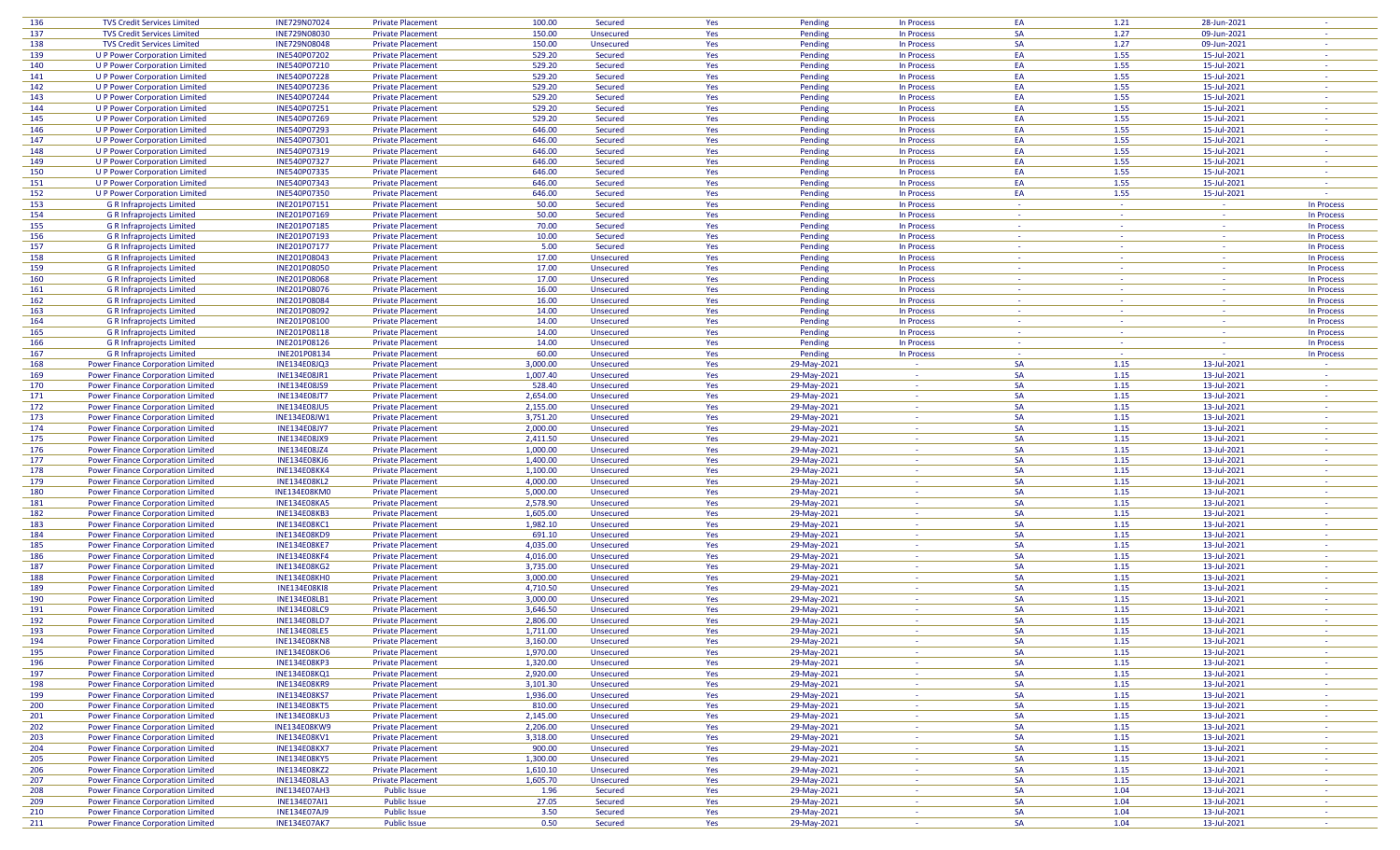| 212 | <b>Power Finance Corporation Limited</b>         | <b>INE134E07AL5</b>                        | <b>Public Issue</b>      | 28.74                       | Secured   | Yes     | 29-May-2021 | $\sim$          | <b>SA</b>               | 1.04       | 13-Jul-2021                | $\sim$                                              |
|-----|--------------------------------------------------|--------------------------------------------|--------------------------|-----------------------------|-----------|---------|-------------|-----------------|-------------------------|------------|----------------------------|-----------------------------------------------------|
| 213 | <b>Power Finance Corporation Limited</b>         | <b>INE134E07AM3</b>                        | <b>Public Issue</b>      | 33.67                       | Secured   | Yes     | 29-May-2021 | $\sim$          | SA                      | 1.04       | 13-Jul-2021                | $\sim$                                              |
| 214 | <b>Power Finance Corporation Limited</b>         | <b>INE134E07AN1</b>                        | <b>Public Issue</b>      | 1,635.53                    | Secured   | Yes     | 29-May-2021 | $\sim$          | SA                      | 1.04       | 13-Jul-2021                | $\sim$                                              |
| 215 | <b>Power Finance Corporation Limited</b>         | <b>INE134E07AO9</b>                        | <b>Public Issue</b>      | 10.35                       | Secured   | Yes     | 29-May-2021 | $\sim$          | SA                      | 1.04       | 13-Jul-2021                | $\sim$                                              |
| 216 | <b>Power Finance Corporation Limited</b>         | <b>INE134E07AP6</b>                        | <b>Public Issue</b>      | 1,250.73                    | Secured   | Yes     | 29-May-2021 | $\sim$          | <b>SA</b>               | 1.04       | 13-Jul-2021                | $\sim$                                              |
| 217 | <b>Power Finance Corporation Limited</b>         | <b>INE134E07AQ4</b>                        | <b>Public Issue</b>      | 3.50                        | Secured   | Yes     | 29-May-2021 | <b>Contract</b> | SA                      | 1.04       | 13-Jul-2021                | $\sim$                                              |
| 218 | <b>Power Finance Corporation Limited</b>         | <b>INE134E07AR2</b>                        | <b>Public Issue</b>      | 53.36                       | Secured   | Yes     | 29-May-2021 | $\sim 10^{-1}$  | <b>SA</b>               | 1.04       | 13-Jul-2021                | <b>Section</b>                                      |
| 219 | <b>Power Finance Corporation Limited</b>         | <b>INE134E07AS0</b>                        | <b>Public Issue</b>      | 50.05                       | Secured   | Yes     | 29-May-2021 | $\sim$          | SA                      | 1.04       | 13-Jul-2021                | $\sim$                                              |
| 220 | <b>Power Finance Corporation Limited</b>         | <b>INE134E07AT8</b><br><b>INE852F07053</b> | <b>Public Issue</b>      | 1,330.05<br>$\overline{10}$ | Secured   | Yes     | 29-May-2021 | $\Delta \phi$   | SA                      | 1.04       | 13-Jul-2021                | $\sim$                                              |
|     |                                                  | INE852F07095                               |                          | 40                          |           |         |             |                 |                         |            |                            |                                                     |
|     |                                                  | INE852F07111                               |                          | 45                          |           |         |             |                 |                         |            |                            |                                                     |
|     |                                                  | INE852F07129                               |                          | 45                          |           |         |             |                 |                         |            |                            |                                                     |
|     |                                                  | INE852F07137                               |                          | 55                          |           |         |             |                 | EA                      | 4.01       | 2-Apr-2021                 |                                                     |
| 221 | <b>Gateway Distriparks Limited</b>               | INE852F07020                               | <b>Private Placement</b> | 10                          | Secured   | Yes     | NA          | <b>NA</b>       | <b>SA</b>               | 3.9        | 21-May-2021                |                                                     |
|     |                                                  | INE852F07038                               |                          | 10                          |           |         |             |                 |                         |            |                            |                                                     |
|     |                                                  | INE852F07046                               |                          | 10                          |           |         |             |                 |                         |            |                            |                                                     |
|     |                                                  |                                            |                          | 10                          |           |         |             |                 |                         |            |                            |                                                     |
|     |                                                  | INE852F07061<br><b>INFR52F07103</b>        |                          |                             |           |         |             |                 |                         |            |                            |                                                     |
|     |                                                  |                                            |                          |                             |           |         |             |                 |                         |            |                            |                                                     |
| 222 | Aye Finance Private Limited                      | INE501X07190                               | <b>Private Placement</b> | 25.00                       | Secured   | Yes     | 18-Aug-2021 |                 | Pending                 |            | Pending                    | In Process - Yet to be<br>received (Follow up done) |
|     |                                                  | INE265Y07034                               |                          | 395                         |           |         |             |                 |                         |            |                            | In Process - Yet to be                              |
| 223 | Azeem Infinite Dwelling India Private Limited    | INE265Y07042                               | <b>Private Placement</b> | 195                         | Secured   | Pending | Pending     |                 | Pending                 |            | Pending                    | received (Follow up done)                           |
|     |                                                  |                                            |                          |                             |           |         |             |                 |                         |            |                            |                                                     |
| 224 | <b>Belstar Microfinance Limited</b>              | INE443L08099                               | <b>Private Placement</b> | 20.00                       | Unsecured | Yes     | <b>NA</b>   |                 | EA                      | <b>NA</b>  |                            |                                                     |
|     |                                                  |                                            |                          | 14.417                      |           |         |             |                 | SA                      | 2.81       | 3-Jun-2021                 |                                                     |
|     |                                                  | INE660C07719                               |                          | 1.3                         |           |         |             |                 |                         |            |                            |                                                     |
|     |                                                  | INE660C07727                               |                          | 8.867                       |           |         |             |                 |                         |            |                            |                                                     |
|     |                                                  | INE660C07743                               |                          | 1.3                         |           |         |             |                 | EA                      | 2.19       | 26-Jul-2021                |                                                     |
| 225 | <b>Centrum Capital Limited</b>                   | INE660C07750                               | <b>Private Placement</b> | 52.92                       | Secured   | Yes     | 26-Apr-2021 |                 | <b>SA</b>               | 2.19       | 26-Jul-2021                |                                                     |
|     |                                                  | INE660C07768                               |                          | 10.479                      |           |         |             |                 |                         |            |                            |                                                     |
|     |                                                  | INE660C07776                               |                          | 52.92                       |           |         |             |                 |                         |            |                            |                                                     |
|     |                                                  | INE660C07768                               |                          | 152                         |           |         |             |                 |                         |            |                            |                                                     |
|     |                                                  |                                            |                          |                             |           |         |             |                 |                         |            |                            |                                                     |
| 226 | Edelweiss Rural & Corporate Services Limited     | INE657N08025                               | <b>Private Placement</b> | 500                         | Unsecured | Yes     | <b>NA</b>   |                 | SA                      |            | Pending                    | In Process - Yet to be                              |
|     |                                                  | INE657N08017                               |                          | 500                         |           |         |             |                 |                         |            |                            | received (Follow up done)                           |
|     |                                                  | <b>INE918K07FN3</b>                        |                          | 31.106                      |           |         |             |                 |                         |            |                            |                                                     |
|     |                                                  | <b>INE918K07FO1</b>                        |                          | 17.138                      |           |         |             |                 |                         |            |                            |                                                     |
|     |                                                  | <b>INE918K07FP8</b>                        |                          | 27.339                      |           |         |             |                 |                         |            |                            |                                                     |
|     |                                                  | INE918K07FQ6                               |                          | 7.812                       |           |         |             |                 | EA                      | 1.01       | 01-Jul-2021                |                                                     |
| 227 | <b>Edelweiss Finance and Investments Limited</b> | <b>INE918K07FR4</b>                        | <b>Private Placement</b> | 44.393                      | Secured   | Yes     | NA          |                 | SA                      | 1.01       | 19-Jul-2021                |                                                     |
|     |                                                  | <b>INE918K07FS2</b>                        |                          | 34.319                      |           |         |             |                 |                         |            |                            |                                                     |
|     |                                                  | INE918K07FT0                               |                          | 5.828                       |           |         |             |                 |                         |            |                            |                                                     |
|     |                                                  | INE918K07FU8                               |                          | 26.34                       |           |         |             |                 |                         |            |                            |                                                     |
|     |                                                  | INF918K07EV6<br>INE532F07BK7               |                          | $\frac{125}{58.4}$          |           |         |             |                 |                         |            |                            |                                                     |
|     |                                                  | <b>INE532F07BL5</b>                        |                          | 15.487                      |           |         |             |                 |                         |            |                            |                                                     |
|     |                                                  | <b>INE532F07BM3</b>                        |                          | 55.901                      |           |         |             |                 |                         |            |                            |                                                     |
|     | <b>Edelweiss Financial Services Limited</b>      |                                            |                          |                             |           |         |             |                 |                         |            | 17-Jun-2021                |                                                     |
| 228 |                                                  | <b>INE532F07BN1</b>                        | <b>Public Issue</b>      | 34.212<br>10.798            | Secured   | Yes     | 30-Jun-2021 |                 | EA                      | 3.36       |                            |                                                     |
|     |                                                  | <b>INE532F07BO9</b>                        |                          |                             |           |         |             |                 |                         |            |                            |                                                     |
|     |                                                  | <b>INE532F07BP6</b>                        |                          | 18.069<br>7.13              |           |         |             |                 |                         |            |                            |                                                     |
|     |                                                  | <b>INE532F07BQ4</b>                        |                          |                             |           |         |             |                 |                         |            |                            |                                                     |
| 229 | Reddy Veerana Investments Private Limited        | INEOAXE07037<br>INEOAXE07052               | <b>Private Placement</b> | 419.8742<br>148.4898        | Secured   | Pending | Pending     |                 | EA<br>(Pending from SA) | 1.43       | 24-Aug-2021                | In Process - Yet to be<br>received (Follow up done) |
| 230 | Reddy Veerana Investments Private Limited        | INEOAXE07060                               | <b>Private Placement</b> | 500.00                      | Secured   | Pending | Pending     |                 | Pending                 |            | Pending                    | In Process - Yet to be<br>received (Follow up done) |
| 231 | Reddy Veerana Investments Private Limited        | INEOAXE07078                               | <b>Private Placement</b> | 300.00                      | Secured   | Pending | Pending     |                 | Pending                 |            | Pending                    | In Process - Yet to be<br>received (Follow up done) |
| 232 | <b>U GRO Capital Limited</b>                     | INE583D07026                               | <b>Private Placement</b> | 50.00                       | Secured   | Yes     | 29-Jun-2021 |                 | EA<br>SA                | 1.2<br>1.2 | 13-Jul-2021<br>29-Jun-2021 |                                                     |
| 233 | <b>U GRO Capital Limited</b>                     | INE583D07042                               | <b>Private Placement</b> | 50.00                       | Secured   | Yes     | 29-Jun-2021 |                 | EA<br>SA                | 1.2<br>1.2 | 13-Jul-2021<br>29-Jun-2021 |                                                     |
| 234 | U GRO Capital Limited                            | INE583D07059                               | <b>Private Placement</b> | 35.00                       | Secured   | Yes     | 29-Jun-2021 |                 | EA<br>SA                | 1.2<br>1.2 | 13-Jul-2021<br>29-Jun-2021 |                                                     |
| 235 | <b>U GRO Capital Limited</b>                     | INE583D07067                               | <b>Private Placement</b> | 20.00                       | Secured   | Yes     | 29-Jun-2021 |                 | EA<br>SA                | 1.2<br>1.2 | 13-Jul-2021<br>29-Jun-2021 |                                                     |
| 236 | <b>U GRO Capital Limited</b>                     | INE583D07083                               | <b>Private Placement</b> | 10.00                       | Secured   | Yes     | 29-Jun-2021 |                 | EA<br>SA                | 1.2<br>1.2 | 13-Jul-2021<br>29-Jun-2021 |                                                     |
| 237 | <b>U GRO Capital Limited</b>                     | INE583D07091                               | <b>Private Placement</b> | 50.00                       | Secured   | Yes     | 29-Jun-2021 |                 | EA<br>SA                | 1.2<br>1.2 | 13-Jul-2021<br>29-Jun-2021 |                                                     |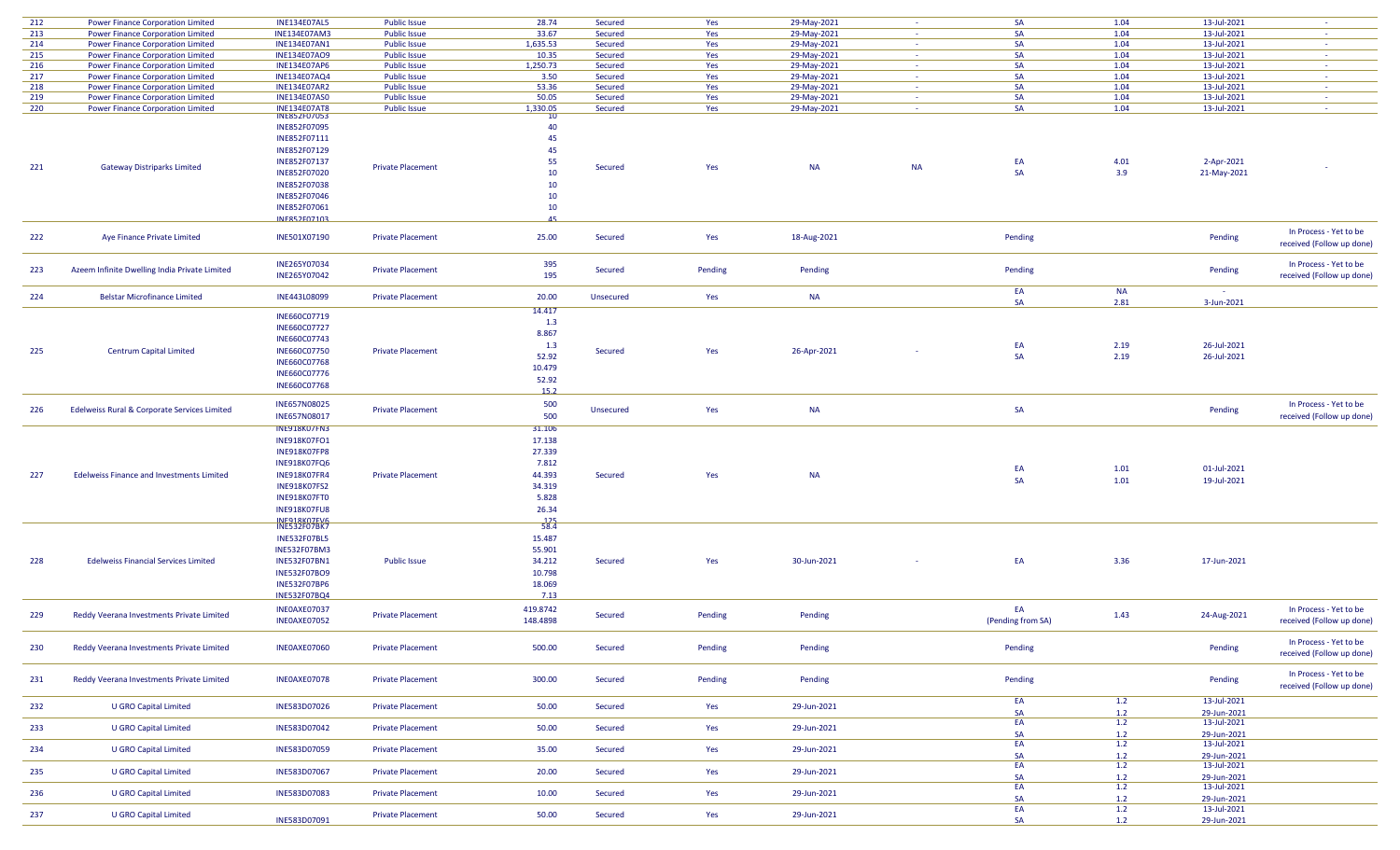|     |                                           | <b>INE248U07AW6</b>                        |                          | 85                        |         |     |         |                 |              |                            | In Process - Yet to be    |
|-----|-------------------------------------------|--------------------------------------------|--------------------------|---------------------------|---------|-----|---------|-----------------|--------------|----------------------------|---------------------------|
| 238 | <b>IIFL Wealth Prime Limited</b>          | <b>INE248U07AX4</b>                        | <b>Private Placement</b> | 68.192                    | Secured | Yes | Pending | Pending         |              |                            | received (Follow up done) |
|     |                                           | <b>INE248U07AY2</b>                        |                          | 195.476                   |         |     |         |                 |              |                            |                           |
|     |                                           | <b>INE248U07BC6</b>                        |                          | 232.099<br>243.563        |         |     |         |                 |              |                            |                           |
| 239 | <b>IIFL Wealth Prime Limited</b>          | <b>INE248U07BD4</b><br><b>INE248U07BE2</b> | <b>Private Placement</b> | 262.314                   | Secured | Yes | Pending | Pending         |              |                            | In Process - Yet to be    |
|     |                                           | <b>INE248U07BF9</b>                        |                          | 226.037                   |         |     |         |                 |              |                            | received (Follow up done) |
|     |                                           | <b>INE248U07BH5</b>                        |                          | 66.677                    |         |     |         |                 |              |                            |                           |
|     |                                           | <b>INE248U07BC6</b>                        |                          | 232.099                   |         |     |         |                 |              |                            | In Process - Yet to be    |
| 240 | <b>IIFL Wealth Prime Limited</b>          | <b>INE248U07BD4</b>                        | <b>Private Placement</b> | 243.563                   | Secured | Yes | Pending | Pending         |              |                            | received (Follow up done) |
|     |                                           | <b>INE248U07BE2</b>                        |                          | 262.314                   |         |     |         |                 |              |                            |                           |
|     |                                           | <b>INE248U07AW6</b>                        |                          |                           |         |     |         |                 |              |                            |                           |
|     |                                           | <b>INE248U07AX4</b>                        |                          |                           |         |     |         |                 |              |                            |                           |
|     |                                           | <b>INE248U07AZ9</b>                        |                          | 85                        |         |     |         |                 |              |                            |                           |
|     |                                           | <b>INE248U07BB8</b>                        |                          | 68.192                    |         |     |         |                 |              |                            |                           |
| 241 | <b>IIFL Wealth Prime Limited</b>          | <b>INE248U07BG7</b><br><b>INE248U07BJ1</b> | <b>Private Placement</b> | 228.827<br>70.689         | Secured |     | Pending | Pending         |              |                            | In Process - Yet to be    |
|     |                                           | $\mathbf{L}$                               |                          | 333.911                   |         | Yes |         |                 |              |                            | received (Follow up done) |
|     |                                           | <b>NE248U07BK9</b>                         |                          | 865.516                   |         |     |         |                 |              |                            |                           |
|     |                                           |                                            |                          | 65.188                    |         |     |         |                 |              |                            |                           |
|     |                                           |                                            |                          |                           |         |     |         |                 |              |                            |                           |
|     |                                           |                                            |                          |                           |         |     |         |                 |              |                            |                           |
| 242 | <b>IIFL Wealth Prime Limited</b>          | <b>INE248U07BN3</b>                        | <b>Private Placement</b> | 47.62                     | Secured | Yes | Pending | Pending         |              |                            | In Process - Yet to be    |
|     |                                           |                                            |                          |                           |         |     |         |                 |              |                            | received (Follow up done) |
|     |                                           | <b>INE248U07BG7</b>                        |                          | 333.911                   |         |     |         |                 |              |                            |                           |
| 243 | <b>IIFL Wealth Prime Limited</b>          | INE248U07BJ1<br><b>INE248U07BK9</b>        | <b>Private Placement</b> | 865.516<br>65.188         | Secured | Yes | Pending | Pending         |              |                            | In Process - Yet to be    |
|     |                                           |                                            |                          | 47.624                    |         |     |         |                 |              |                            | received (Follow up done) |
|     |                                           | INE248U07BN3                               |                          | 25                        |         |     |         |                 |              |                            |                           |
|     |                                           | <b>INE248U07CJ9</b>                        |                          | 25                        |         |     |         |                 |              |                            |                           |
|     |                                           | <b>INE248U07CK7</b>                        |                          | 25                        |         |     |         |                 |              |                            |                           |
|     |                                           | <b>INE248U07CL5</b><br><b>INE248U07CM3</b> |                          | 25                        |         |     |         |                 |              |                            |                           |
|     |                                           | <b>INE248U07CN1</b>                        |                          | 25                        |         |     |         |                 |              |                            |                           |
|     |                                           | <b>INE248U07BJ1</b>                        |                          | 25                        |         |     |         |                 |              |                            |                           |
|     |                                           | <b>INE248U07CO9</b>                        |                          | 865.516                   |         |     |         |                 |              |                            |                           |
|     |                                           | <b>INE248U07CP6</b>                        |                          | 69.25                     |         |     |         |                 |              |                            |                           |
|     |                                           | <b>INE248U07CQ4</b>                        |                          | 44.3                      |         |     |         |                 |              |                            |                           |
|     |                                           | <b>INE248U07CS0</b>                        |                          | 105.27                    |         |     |         |                 |              |                            |                           |
|     |                                           | <b>INE248U07CT8</b>                        |                          | 30<br>10.1                |         |     |         |                 |              |                            |                           |
|     |                                           | <b>INE248U07CP6</b>                        |                          | 44.3                      |         |     |         |                 |              |                            |                           |
|     |                                           | <b>INE248U07CR2</b>                        |                          | 35                        |         |     |         |                 |              |                            | In Process - Yet to be    |
| 244 | <b>IIFL Wealth Prime Limited</b>          | <b>INE248U07CU6</b>                        | <b>Private Placement</b> | 13                        | Secured |     |         | Pending         |              |                            | received (Follow up done) |
|     |                                           | INE248U07BJ1                               |                          | 865.516                   |         |     |         |                 |              |                            |                           |
|     |                                           | INE248U07BJ1                               |                          | 865.516                   |         |     |         |                 |              |                            |                           |
|     |                                           | <b>INE248U07BG7</b>                        |                          | 333.911                   |         |     |         |                 |              |                            |                           |
|     |                                           | <b>INE248U07BJ1</b><br><b>INE248U07CV4</b> |                          | 865.516                   |         |     |         |                 |              |                            |                           |
|     |                                           | <b>INE248U07CV4</b>                        |                          | 61.897                    |         |     |         |                 |              |                            |                           |
|     |                                           | INE248U07BJ1                               |                          | 61.897                    |         |     |         |                 |              |                            |                           |
|     |                                           | <b>INE248U07CV4</b>                        |                          | 865.516                   |         |     |         |                 |              |                            |                           |
|     |                                           | INE248U07BJ1                               |                          | 865.516                   |         |     |         |                 |              |                            |                           |
|     |                                           | <b>INE248U07BJ1</b>                        |                          | 33.812<br>73.517          |         |     |         |                 |              |                            |                           |
|     |                                           | <b>INE248U07CW2</b>                        |                          | 865.516                   |         |     |         |                 |              |                            |                           |
|     |                                           | INE248U07CX0                               |                          | 25                        |         |     |         |                 |              |                            |                           |
|     |                                           | <b>INE248U07BJ1</b>                        |                          | 30                        |         |     |         |                 |              |                            |                           |
|     |                                           | INFO 481107018                             |                          | 40                        |         |     |         |                 |              |                            |                           |
| 245 | <b>Centrum Financial Services Limited</b> | INE244R07835INE244R078                     | <b>Private Placement</b> | 13.15                     | Secured | Yes | Pending | EA<br>SA        | 1.45<br>1.45 | 14-Jul-2021<br>13-Jul-2021 |                           |
|     |                                           | 43                                         |                          | 139.401                   |         |     |         |                 |              |                            |                           |
| 246 | <b>Centrum Financial Services Limited</b> | INE244R07843                               | <b>Private Placement</b> | 139.40                    | Secured | Yes | Pending | EA<br><b>SA</b> | 1.45<br>1.45 | 14-Jul-2021<br>13-Jul-2021 |                           |
|     |                                           | <b>INE244R07827</b>                        |                          | 40                        |         |     |         |                 |              |                            |                           |
|     |                                           | INE244R07835                               |                          | 13.15                     |         |     |         | EA              | 1.45         | 14-Jul-2021                |                           |
| 247 | <b>Centrum Financial Services Limited</b> | INE244R07843<br>INE244R07918               | <b>Private Placement</b> | 139.401<br>5 <sub>5</sub> | Secured | Yes | Pending | SA              | 1.45         | 13-Jul-2021                |                           |
|     |                                           | INE244R07892                               |                          | 20                        |         |     |         |                 |              |                            |                           |
|     |                                           |                                            |                          |                           |         |     |         |                 |              |                            |                           |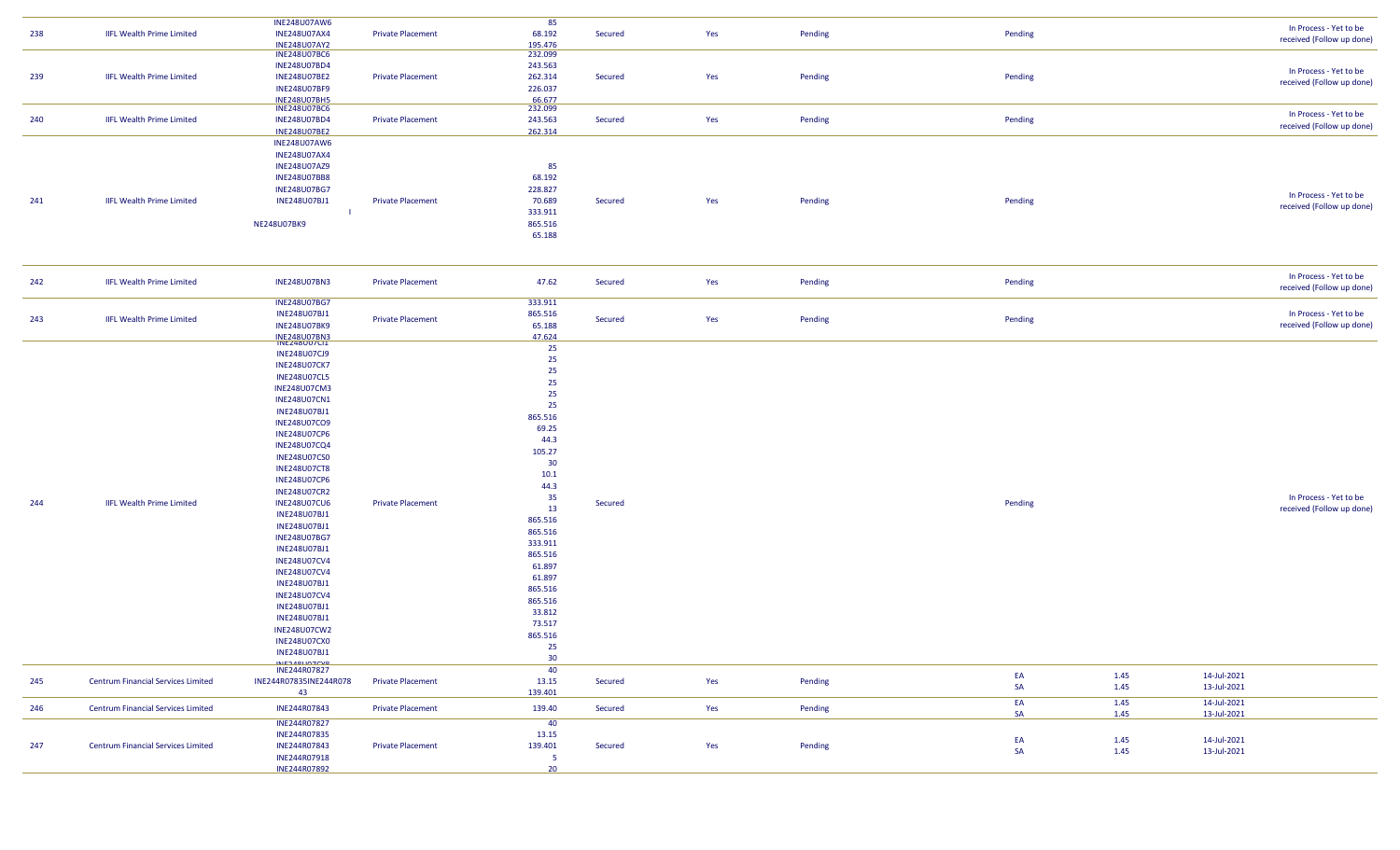| <b>Centrum Financial Services Limited</b><br>248 | INE244R07843<br>INE244R07926<br>INE244R07934<br>INE244R07942<br>INE244R07959<br><b>INE244R07AC3</b> | <b>Private Placement</b> | 139.401<br>1.25<br>1.5<br>6.674<br>22.291<br>25.4 | Secured | Yes | Pending |  | $\sim$ $\sim$ | 1.45<br>1.45 | 14-Jul-2021<br>13-Jul-2021 |  |
|--------------------------------------------------|-----------------------------------------------------------------------------------------------------|--------------------------|---------------------------------------------------|---------|-----|---------|--|---------------|--------------|----------------------------|--|
|--------------------------------------------------|-----------------------------------------------------------------------------------------------------|--------------------------|---------------------------------------------------|---------|-----|---------|--|---------------|--------------|----------------------------|--|

|     |                                           |                              |                          | 10       |                |     |             |          | EA        | 1.45 | 14-Jul-2021 |  |
|-----|-------------------------------------------|------------------------------|--------------------------|----------|----------------|-----|-------------|----------|-----------|------|-------------|--|
| 249 | <b>Centrum Financial Services Limited</b> | INE244R07967                 | <b>Private Placement</b> | 50       | Secured        | Yes | Pending     |          | SA        | 1.45 | 13-Jul-2021 |  |
|     |                                           | INE244R07975                 |                          |          |                |     |             |          |           |      |             |  |
|     |                                           | INE244R07991                 |                          | 25       |                |     |             |          |           |      |             |  |
| 250 | <b>Centrum Financial Services Limited</b> | <b>INE244R07AB5</b>          | <b>Private Placement</b> | 25       | <b>Secured</b> | Yes | Pending     |          | EA        | 1.45 | 14-Jul-2021 |  |
|     |                                           | <b>INE244R07AD1</b>          |                          | 25       |                |     |             |          | <b>SA</b> | 1.45 | 13-Jul-2021 |  |
|     |                                           |                              |                          |          |                |     |             |          | EA        | 1.45 | 14-Jul-2021 |  |
| 251 | <b>Centrum Financial Services Limited</b> | <b>INE244R07AC3</b>          | <b>Private Placement</b> | 25.40    | Secured        | Yes | Pending     |          |           |      |             |  |
|     |                                           |                              |                          |          |                |     |             |          | <b>SA</b> | 1.45 | 13-Jul-2021 |  |
| 252 | <b>Centrum Financial Services Limited</b> |                              | <b>Private Placement</b> | 50.00    | Secured        | Yes | Pending     |          | EA        | 1.45 | 14-Jul-2021 |  |
|     |                                           | <b>INE244R07AE9</b>          |                          |          |                |     |             |          | <b>SA</b> | 1.45 | 13-Jul-2021 |  |
|     |                                           | INE804IA7261                 |                          | 500      |                |     |             |          |           |      |             |  |
|     |                                           | <b>INE804IA7279</b>          |                          | 800      |                |     |             |          |           |      |             |  |
| 253 | <b>ECL Finance Limited</b>                | INE804IA7287                 | <b>Private Placement</b> | 700      | Secured        | Yes | Pending     |          | EA        | 1.05 | 17-Jun-2021 |  |
|     |                                           |                              |                          | 275      |                |     |             |          |           |      |             |  |
|     |                                           | INE804IA7311<br>INE804I073Y9 |                          |          |                |     |             |          |           |      |             |  |
|     |                                           | INE804I074Y7                 |                          | 46.512   |                |     |             |          |           |      |             |  |
|     |                                           |                              |                          | 1209.787 |                |     |             |          |           |      |             |  |
|     |                                           | INE804I075Y4                 |                          | 82.199   |                |     |             |          |           |      |             |  |
| 254 | <b>ECL Finance Limited</b>                | INE804I076Y2                 | <b>Public Issue</b>      | 44.325   | Secured        | Yes | Pending     |          | EA        | 1.05 | 17-Jun-2021 |  |
|     |                                           | INE804I077Y0                 |                          |          |                |     |             |          |           |      |             |  |
|     |                                           | INE804I078Y8                 |                          | 266.108  |                |     |             |          |           |      |             |  |
|     |                                           | INE804I079Y6                 |                          | 59.127   |                |     |             |          |           |      |             |  |
|     |                                           |                              |                          | 272.128  |                |     |             |          |           |      |             |  |
|     |                                           | <b>INF804I07072</b>          |                          |          |                |     |             |          |           |      |             |  |
| 255 | <b>ECL Finance Limited</b>                | INE804I075Z1                 | <b>Public Issue</b>      | 167.13   | Secured        | Yes | Pending     |          | EA        | 1.05 | 17-Jun-2021 |  |
| 256 | <b>ECL Finance Limited</b>                | INE804I076Z9                 | <b>Public Issue</b>      | 76.98    | Secured        | Yes | Pending     |          | EA        | 1.05 | 17-Jun-2021 |  |
| 257 | <b>ECL Finance Limited</b>                | INE804I077Z7                 | <b>Public Issue</b>      | 122.09   | Secured        | Yes | Pending     |          | EA        | 1.05 | 17-Jun-2021 |  |
| 258 | <b>ECL Finance Limited</b>                | INE8041078Z5                 | <b>Public Issue</b>      | 179.11   | Secured        | Yes | Pending     |          | EA        | 1.05 | 17-Jun-2021 |  |
| 259 | <b>ECL Finance Limited</b>                | INE804I079Z3                 | <b>Public Issue</b>      | 58.84    | Secured        | Yes | Pending     |          | EA        | 1.05 | 17-Jun-2021 |  |
| 260 | <b>ECL Finance Limited</b>                | INE804IA7014                 | <b>Public Issue</b>      | 111.10   | Secured        | Yes | Pending     |          | EA        | 1.05 | 17-Jun-2021 |  |
| 261 | <b>ECL Finance Limited</b>                | <b>INE804IA7022</b>          | <b>Public Issue</b>      | 195.26   | Secured        | Yes | Pending     |          | EA        | 1.05 | 17-Jun-2021 |  |
| 262 | <b>ECL Finance Limited</b>                | INE804IA7089                 | <b>Public Issue</b>      | 65.48    | Secured        | Yes | Pending     |          | EA        | 1.05 | 17-Jun-2021 |  |
| 263 | <b>ECL Finance Limited</b>                | INE804IA7097                 | <b>Public Issue</b>      | 19.04    | Secured        | Yes | Pending     |          | EA        | 1.05 | 17-Jun-2021 |  |
| 264 | <b>ECL Finance Limited</b>                | <b>INE804IA7105</b>          | <b>Public Issue</b>      | 67.41    |                |     |             |          | EA        | 1.05 | 17-Jun-2021 |  |
|     |                                           |                              |                          |          | Secured        | Yes | Pending     |          |           |      |             |  |
| 265 | <b>ECL Finance Limited</b>                | <b>INE804IA7113</b>          | <b>Public Issue</b>      | 29.90    | Secured        | Yes | Pending     |          | EA        | 1.05 | 17-Jun-2021 |  |
| 266 | <b>ECL Finance Limited</b>                | INE804IA7121                 | <b>Public Issue</b>      | 14.84    | Secured        | Yes | Pending     |          | EA        | 1.05 | 17-Jun-2021 |  |
| 267 | <b>ECL Finance Limited</b>                | INE804IA7139                 | <b>Public Issue</b>      | 35.48    | Secured        | Yes | Pending     |          | EA        | 1.05 | 17-Jun-2021 |  |
| 268 | <b>ECL Finance Limited</b>                | INE804IA7147                 | <b>Public Issue</b>      | 6.57     | Secured        | Yes | Pending     |          | EA        | 1.05 | 17-Jun-2021 |  |
| 269 | <b>ECL Finance Limited</b>                | <b>INE804IA7170</b>          | <b>Public Issue</b>      | 74.01    | Secured        | Yes | Pending     |          | EA        | 1.05 | 17-Jun-2021 |  |
| 270 | <b>ECL Finance Limited</b>                | INE804IA7188                 | <b>Public Issue</b>      | 14.45    | Secured        | Yes | Pending     |          | EA        | 1.05 | 17-Jun-2021 |  |
| 271 | <b>ECL Finance Limited</b>                | <b>INE804IA7196</b>          | <b>Public Issue</b>      | 38.95    | Secured        | Yes | Pending     |          | EA        | 1.05 | 17-Jun-2021 |  |
| 272 | <b>ECL Finance Limited</b>                | INE804IA7204                 | <b>Public Issue</b>      | 15.67    | Secured        | Yes | Pending     |          | EA        | 1.05 | 17-Jun-2021 |  |
| 273 | <b>ECL Finance Limited</b>                | INE804IA7212                 | <b>Public Issue</b>      | 86.10    |                |     | Pending     |          | EA        | 1.05 |             |  |
|     |                                           |                              |                          |          | Secured        | Yes |             |          | EA        |      | 17-Jun-2021 |  |
| 274 | <b>ECL Finance Limited</b>                | <b>INE804IA7220</b>          | <b>Public Issue</b>      | 47.36    | Secured        | Yes | Pending     |          |           | 1.05 | 17-Jun-2021 |  |
| 275 | <b>ECL Finance Limited</b>                | INE804IA7238                 | <b>Public Issue</b>      | 94.66    | Secured        | Yes | Pending     |          | EA        | 1.05 | 17-Jun-2021 |  |
| 276 | <b>ECL Finance Limited</b>                | <b>INE804IA7246</b>          | <b>Public Issue</b>      | 49.00    | Secured        | Yes | Pending     |          | EA        | 1.05 | 17-Jun-2021 |  |
| 277 | <b>ECL Finance Limited</b>                | INE804IA7253                 | Public Issue             | 40.48    | Secured        | Yes | Pending     |          | EA        | 1.05 | 17-Jun-2021 |  |
| 278 | <b>ECL Finance Limited</b>                | INE804IA7063                 | <b>Public Issue</b>      | 16.97    | Secured        | Yes | Pending     |          | EA        | 1.05 | 17-Jun-2021 |  |
| 279 | <b>REC Limited</b>                        | <b>INE020B08CT9</b>          | <b>Private Placement</b> | 2,985.00 | Unsecured      | Yes | 31-May-2021 | $\sim$   | <b>SA</b> | 1.02 | 11-Jun-2021 |  |
| 280 | <b>REC Limited</b>                        | <b>INE020B08CU7</b>          | <b>Private Placement</b> | 3,740.00 | Unsecured      | Yes | 31-May-2021 | $\sim$   | SA        | 1.02 | 11-Jun-2021 |  |
| 281 | <b>REC Limited</b>                        | <b>INE020B08CV5</b>          | <b>Private Placement</b> | 2,596.00 | Unsecured      | Yes | 31-May-2021 | $\sim$   | SA        | 1.02 | 11-Jun-2021 |  |
| 282 | <b>REC Limited</b>                        | <b>INE020B08CW3</b>          | <b>Private Placement</b> | 1,569.00 | Unsecured      | Yes | 31-May-2021 | $\sim$   | SA        | 1.02 | 11-Jun-2021 |  |
|     |                                           |                              |                          |          |                |     |             |          |           |      |             |  |
| 283 | <b>REC Limited</b>                        | <b>INE020B08CX1</b>          | <b>Private Placement</b> | 1,999.00 | Unsecured      | Yes | 31-May-2021 | $\sim$   | <b>SA</b> | 1.02 | 11-Jun-2021 |  |
| 284 | <b>REC Limited</b>                        | <b>INE020B08CY9</b>          | <b>Private Placement</b> | 500.00   | Unsecured      | Yes | 31-May-2021 | $\sim$   | <b>SA</b> | 1.02 | 11-Jun-2021 |  |
| 285 | <b>REC Limited</b>                        | <b>INE020B08CZ6</b>          | <b>Private Placement</b> | 900.00   | Unsecured      | Yes | 31-May-2021 |          | SA        | 1.02 | 11-Jun-2021 |  |
| 286 | <b>REC Limited</b>                        | <b>INE020B08DA7</b>          | <b>Private Placement</b> | 1,300.00 | Unsecured      | Yes | 31-May-2021 | $\sim$   | SA        | 1.02 | 11-Jun-2021 |  |
| 287 | <b>REC Limited</b>                        | <b>INE020B08DB5</b>          | <b>Private Placement</b> | 3,500.00 | Unsecured      | Yes | 31-May-2021 | $\sim$   | <b>SA</b> | 1.02 | 11-Jun-2021 |  |
| 288 | <b>REC Limited</b>                        | <b>INE020B08DC3</b>          | <b>Private Placement</b> | 2,474.00 | Unsecured      | Yes | 31-May-2021 | $\sim$   | SA        | 1.02 | 11-Jun-2021 |  |
| 289 | <b>REC Limited</b>                        | <b>INE020B08DE9</b>          | <b>Private Placement</b> | 5,000.00 | Unsecured      | Yes | 31-May-2021 | $\sim$   | <b>SA</b> | 1.02 | 11-Jun-2021 |  |
| 290 | <b>REC Limited</b>                        | <b>INE020B08DF6</b>          | <b>Private Placement</b> | 2,777.00 | Unsecured      | Yes | 31-May-2021 | $\sim$   | SA        | 1.02 | 11-Jun-2021 |  |
|     | <b>REC Limited</b>                        | <b>INE020B08DG4</b>          |                          |          |                |     |             | $\Delta$ | <b>SA</b> | 1.02 |             |  |
| 291 |                                           |                              | <b>Private Placement</b> | 2,500.00 | Unsecured      | Yes | 31-May-2021 |          |           |      | 11-Jun-2021 |  |
| 292 | <b>REC Limited</b>                        | <b>INE020B08DH2</b>          | <b>Private Placement</b> | 2,082.00 | Unsecured      | Yes | 31-May-2021 | $\sim$   | SA        | 1.02 | 11-Jun-2021 |  |
| 293 | <b>REC Limited</b>                        | <b>INE020B08DI0</b>          | <b>Private Placement</b> | 1,000.00 | Unsecured      | Yes | 31-May-2021 | $\sim$   | SA        | 1.02 | 11-Jun-2021 |  |
| 294 | <b>REC Limited</b>                        | <b>INE020B08DJ8</b>          | <b>Private Placement</b> | 2,135.00 | Unsecured      | Yes | 31-May-2021 | $\sim$   | SA        | 1.02 | 11-Jun-2021 |  |
| 295 | <b>REC Limited</b>                        | <b>INE020B08DK6</b>          | <b>Private Placement</b> | 2,000.00 | Unsecured      | Yes | 31-May-2021 | $\sim$   | <b>SA</b> | 1.02 | 11-Jun-2021 |  |
| 296 | <b>REC Limited</b>                        | <b>INE020B08DL4</b>          | <b>Private Placement</b> | 558.00   | Unsecured      | Yes | 31-May-2021 | $\sim$   | SA        | 1.02 | 11-Jun-2021 |  |
| 297 | <b>REC Limited</b>                        | <b>INE020B08DM2</b>          | <b>Private Placement</b> | 4,589.00 | Unsecured      | Yes | 31-May-2021 |          | <b>SA</b> | 1.02 | 11-Jun-2021 |  |
|     |                                           |                              |                          |          |                |     |             |          |           |      |             |  |